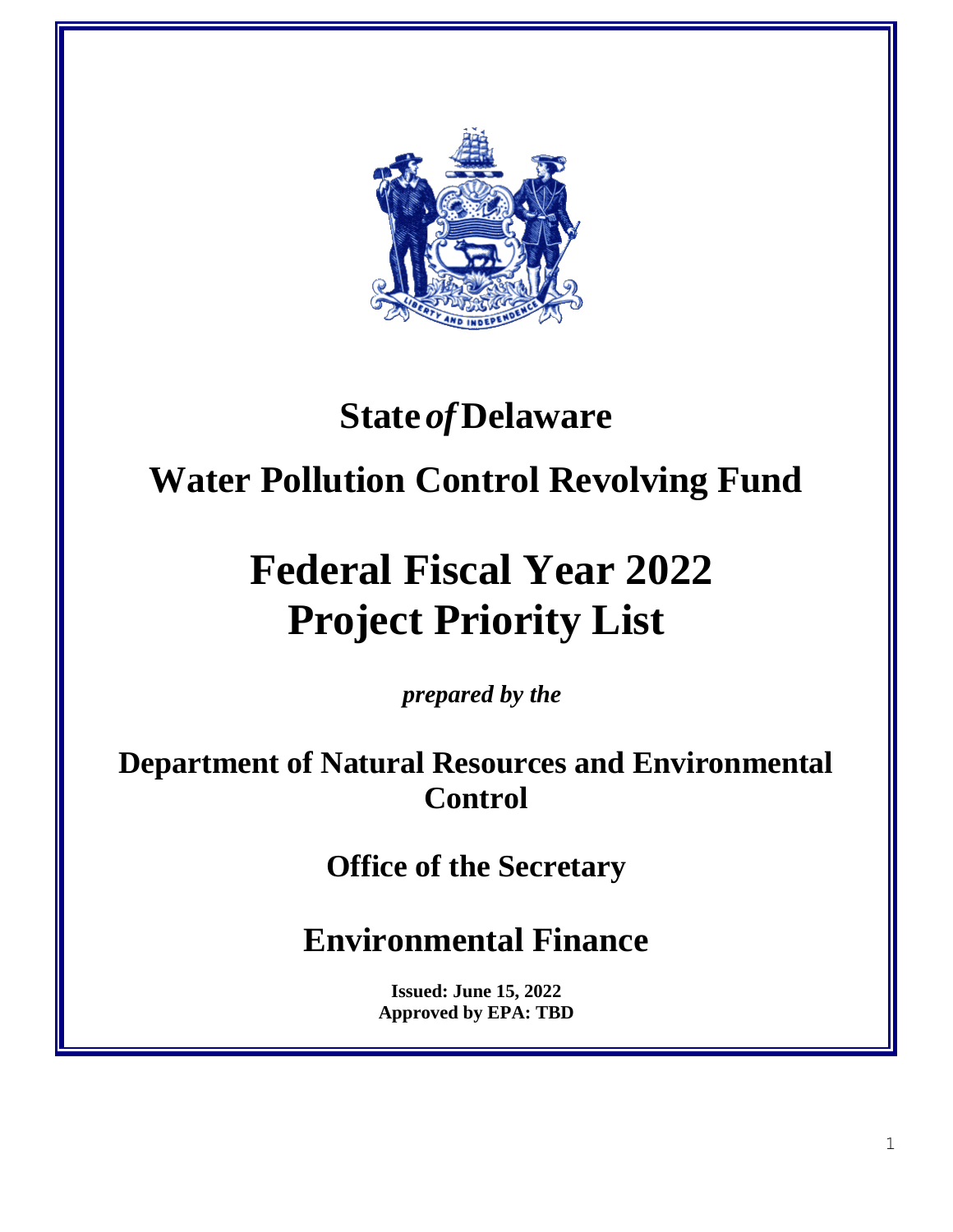#### **FFY 2022 PROJECT PRIORITY LIST** *for the* **DELAWARE WATER POLLUTION CONTROL REVOLVING FUND**

### **I. NARRATIVE**

This Federal Fiscal Year 2022 Project Priority List (PPL) is the thirty-forth prepared for the Delaware Water Pollution Control Revolving Fund (WPCRF). The Secretary of the Department of Natural Resources and Environmental Control (DNREC) is empowered to administer the WPCRF in accordance with the requirements set forth in Title VI of the Federal Clean Water Act (CWA) as amended by the Water Quality Act of 1987, and by 29 Del C., Chapter 80, §8003.

The preparation of the PPL is a semi-annual function specified in the WPCRF Operating Agreement between the DNREC and the USEPA, Region III. This is the first PPL prepared for FFY 2022.

A public hearing in accordance with the provision of 29 Del C. Chapter 80, §8003(11)(d)(2) was noticed to the Public Meeting Calendar on May 25, 2022. Newspaper notices were posted in the Delaware News Journal and Delaware State News on May 29 and June 5, 2022, informing the public of a Public Hearing to be held on June 15, 2022, to receive public comment on the 2022 PPL and Intended Use Plan (IUP). The Water Infrastructure Advisory Council will meet on June 15, 2022, to review, approve, and recommend the PPL and IUP; subject to no adverse public comments received by July 15, 2022. No adverse public comments are anticipated.

#### **II. WPCRF PROGRAM**

The first step in the preparation of this PPL was the filing of Project Notices-of-Intent (NOIs) by eligible applicants. On March 24, 2022, a CWSRF – DWSRF Workshop was held to provide a detailed overview of the respective programs; and to inform municipalities, private businesses, consulting engineering firms, non-profits, and other interested parties of the need to submit NOIs for the 2022 PPL process by April 25, 2022. Based upon the responses received, the PPL was developed. The procedure for preparing the PPL is established in the Standard Operating Procedures for the Delaware Water Pollution Control Revolving Loan Fund. The PPL establishes a ranking of the projects that may be funded. Requested project assistance from this PPL may be funded in part from a FFY2022 Federal Capitalization Grant. The IUP identifies all projects which may be funded.

Eighteen (18) new NOIs were received totaling \$115,157,731. Approximately \$1.5 million is allotted for a Green Project Reserve (GPR) solicitation.

#### **III. FFY 2022 Project Priority List**

*Note: These new PPL Project Estimates are based on original Notices of Intent (NOIs) submitted and are subject to change with final applications and binding commitments.*